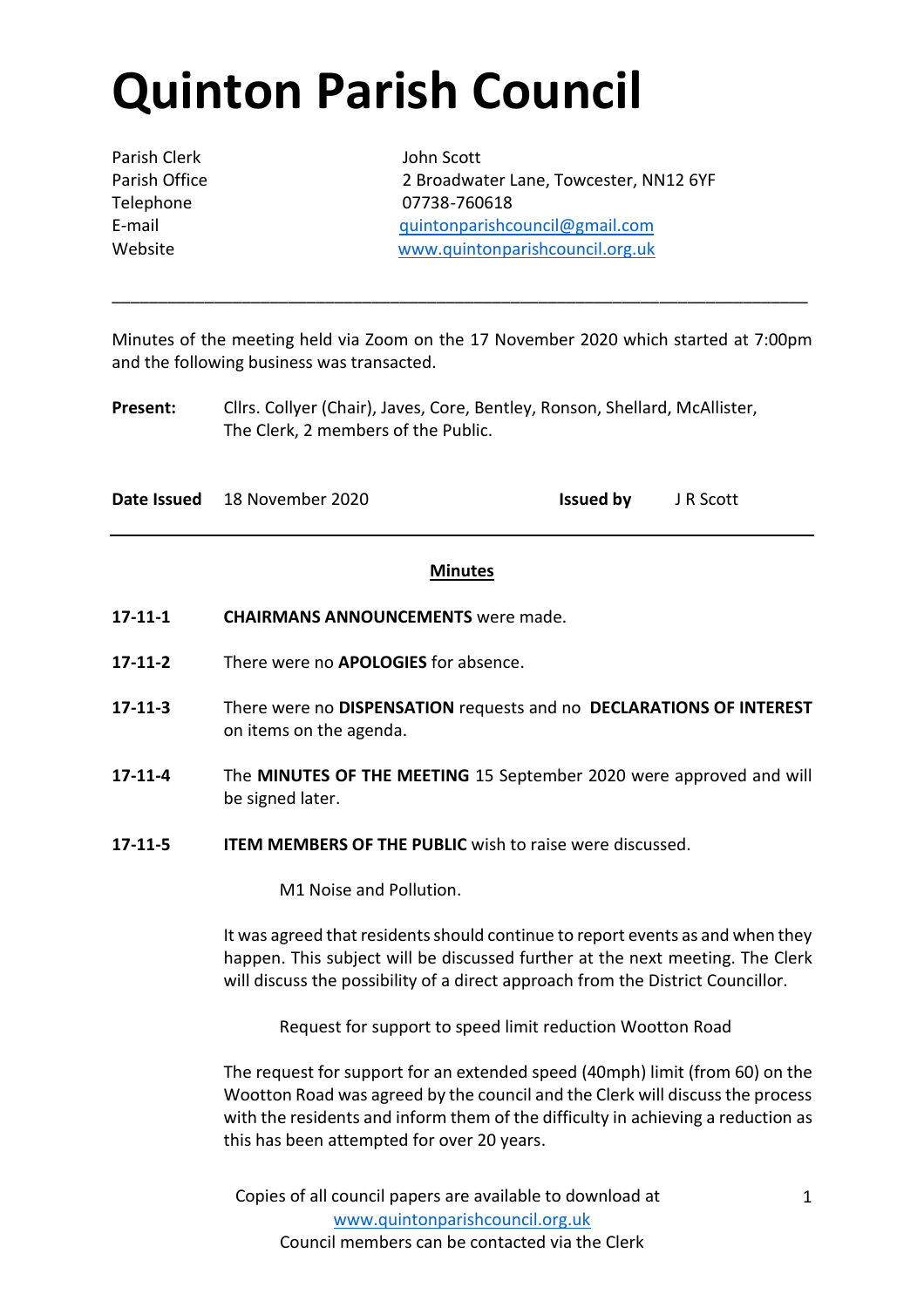### **17-11-6** The **COUNTY COUNCILLOR** gave a report.

The focus of the Council has been to plan and manage the transition to the Unitary Councils and to make it as smooth as possible in particular the Council Tax billing management.

The new Children's Trust is now up and running as of 1 November.

The focus is maintaining a financial discipline, sticking to budgets. It is anticipated that the existing council will finish with am underspend of £3m.

### **17-11-7** The **DISTRICT COUNCILLOR** gave a report.

The new senior personnel for West Northants are now in place, Anna Earnshaw is the CEO, Ian McCord Leader of the Council and Martin Henry Finance Director.

Cllr Atkinson would like to see a resolution on the name of Washbrook Lane / Quinton Road.

Whilst Covid-19 specific figures for Quinton are not available two areas that are close by have low case numbers compared to the national average,

| Wootton / Grange Park | 83 cases per 100k  |
|-----------------------|--------------------|
| Blisworth / Roade     | 75 cases peer 100k |

#### **17-11-8** The **WORKING PARTY REPORTS** were received.

The council wishes to express it thanks to Gary Smith for his help and valuable contribution to the Broadband Project. It also wants to thank in advance Gary Holt for taking on the task in the future.

**17-11-9** The **CLERKS REPORT** was received.

The issue of the non-compliant website will be discussed at the next meeting.

#### **17-11-10** The following **PLANNING APPLICATION and DOCUMENTS were discussed**

#### **Manor Oak Appeal**

No further action required at this stage.

#### **Chestnut View Appeal**

The existing comments still apply to the council's objections. The Clerk will supply Cllr Atkinson with the key points to the objections.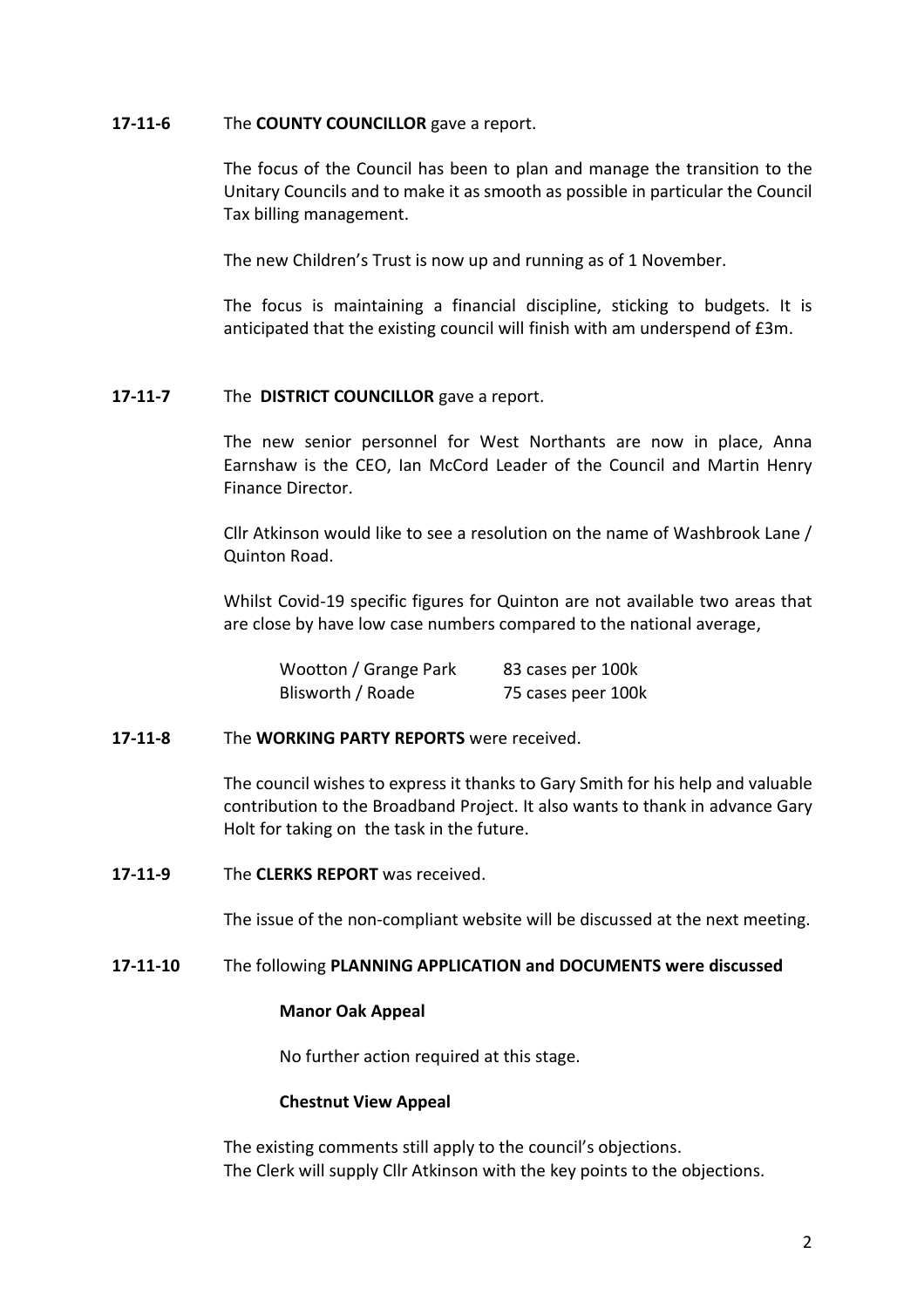# **Quinton Parish Council**

Parish Clerk John Scott

Parish Office 2 Broadwater Lane, Towcester, NN12 6YF Telephone 07738-760618 E-mail [quintonparishcouncil@gmail.com](mailto:quintonparishcouncil@gmail.com) Website [www.quintonparishcouncil.org.uk](http://www.quintonparishcouncil.org.uk/)

**17-11-11** It was **RESOLVED** to accept the **FINANCIAL REPORT** for the 7 months to the end of October and it was **RESOLVED** to **APPROVE** payments attached.

\_\_\_\_\_\_\_\_\_\_\_\_\_\_\_\_\_\_\_\_\_\_\_\_\_\_\_\_\_\_\_\_\_\_\_\_\_\_\_\_\_\_\_\_\_\_\_\_\_\_\_\_\_\_\_\_\_\_\_\_\_\_\_\_\_\_\_\_\_\_\_\_\_\_\_

**17-11-12** The **COMMUNITY FUND.**

It was agreed that the Clerk will claim the funds due for this year**.**

**17-11-13 T**he **BUDGET** for 2021/22 was discussed and it was agreed the following items will be considered together with any new ideas presented.

> Electricity Supply for the Village Green. Outdoor Table Tennis Table. Outdoor Exercise Equipment. New Streetlight for Wootton Road.

It was also agreed to ask the residents for ideas via FB, Stop Press.

- **17-11-14** There were no **CONSULTATION DOCUMENTS** or **COMMUNICATIONS** documents to discuss.
- **17-11-15** There were no **OTHER MEETINGS** attended.
- **17-11-16 HM The Queen's 70th Anniversary June 2022** will be discussed at the next meeting.
- **17-11-17** To discuss **ITEMS FOR THE NEXT MEETING** on January 2020.

Budget 2021-22 HM Queen's 70<sup>th</sup> Anniversary Project London Bridge Village Emergency Plan Web Site Broadband

**17-11-18** Meeting **CLOS**ED at 8:37pm